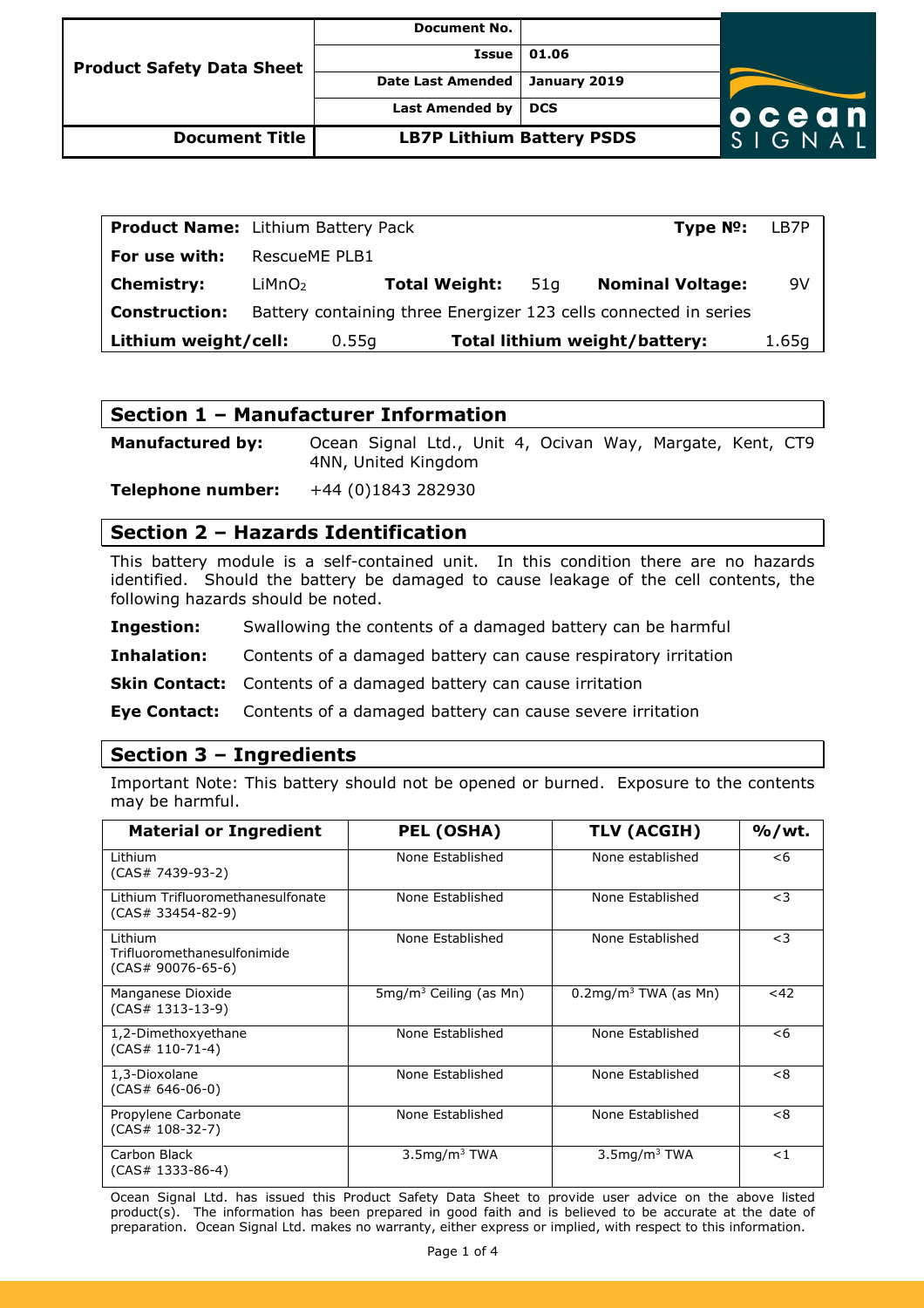| <b>Product Safety Data Sheet</b> | <b>Document No.</b>              |              |                            |
|----------------------------------|----------------------------------|--------------|----------------------------|
|                                  | Issue                            | 01.06        |                            |
|                                  | <b>Date Last Amended</b>         | January 2019 |                            |
|                                  | <b>Last Amended by</b>           | <b>DCS</b>   | ocean                      |
| <b>Document Title</b>            | <b>LB7P Lithium Battery PSDS</b> |              | $S$ L G $\overline{N}$ A L |

| <b>Material or Ingredient</b>  | <b>PEL (OSHA)</b>                                                                        | TLV (ACGIH)                                    | $%$ /wt.  |
|--------------------------------|------------------------------------------------------------------------------------------|------------------------------------------------|-----------|
| Graphite<br>$(CAS# 7782-42-5)$ | 15mg/m <sup>3</sup> TWA (total dust)<br>5mg/m <sup>3</sup> TWA (respirable)<br>fraction) | 5mg/m <sup>3</sup> TWA (respirable<br>fraction | $\leq$ 3  |
| Non Hazardous Components       |                                                                                          |                                                |           |
| Steel (CAS#7439-89-6)          | None Established                                                                         | None Established                               | < 20%     |
| Plastic and other              | None Established                                                                         | None Established                               | Remainder |

#### **Section 4 – First Aid Measures**

| Ingestion: | Seek medical advice. Do not induce vomiting or give food or drink. |  |  |
|------------|--------------------------------------------------------------------|--|--|
|            |                                                                    |  |  |

- **Inhalation:** Seek medical attention. Provide fresh air
- **Skin Contact:** Remove any contaminated clothing and wash affected areas with soap and water.
- **Eye Contact:** Seek medical attention. Immediately flush eyes with water for a minimum of 15minutes. Ensure that both upper and lower eyelids are lifted during the flushing process.

## **Section 5 – Fire Fighting Measures**

In case of fire involving lithium batteries, flood the area with water or smother with a class D fire extinguishing material suitable for lithium metal. (e.g. Lith-X)

Note: Water may not completely extinguish burning lithium batteries but will keep adjacent batteries cool reducing the risk of the fire spreading. As burning batteries will burn themselves out, flooding with water will control virtually all fires involving lithium batteries. However, the contents of lithium batteries will react with water to release hydrogen gas. In enclosed spaces this can cause an explosive mixture. Use a smothering agent in enclosed spaces which will extinguish burning lithium batteries.

Fire responders should wear self contained breathing apparatus. Burning lithium manganese dioxide batteries produce toxic and corrosive lithium hydroxide fumes.

#### **Section 6 - Accidental Release Measures**

Should batteries leak the following actions are recommended.

| <b>Ventilation:</b>    | Keep room containing leaking lithium batteries well ventilated                        |  |  |
|------------------------|---------------------------------------------------------------------------------------|--|--|
|                        | <b>Respiratory Protection:</b> Avoid exposure to fumes from open or leaking batteries |  |  |
| <b>Eye protection:</b> | Wear safety glasses with side shields when handling leaking<br>batteries              |  |  |
| Gloves:                | Neoprene of natural rubber gloves should be worn when<br>handling leaking batteries   |  |  |
| Storage:               | Leaking batteries should be stored in a leak proof container                          |  |  |

## **Section 7 – Handling and Storage**

**Storage:** Store in a cool, well ventilated area. Elevated temperature may result in shortened battery life.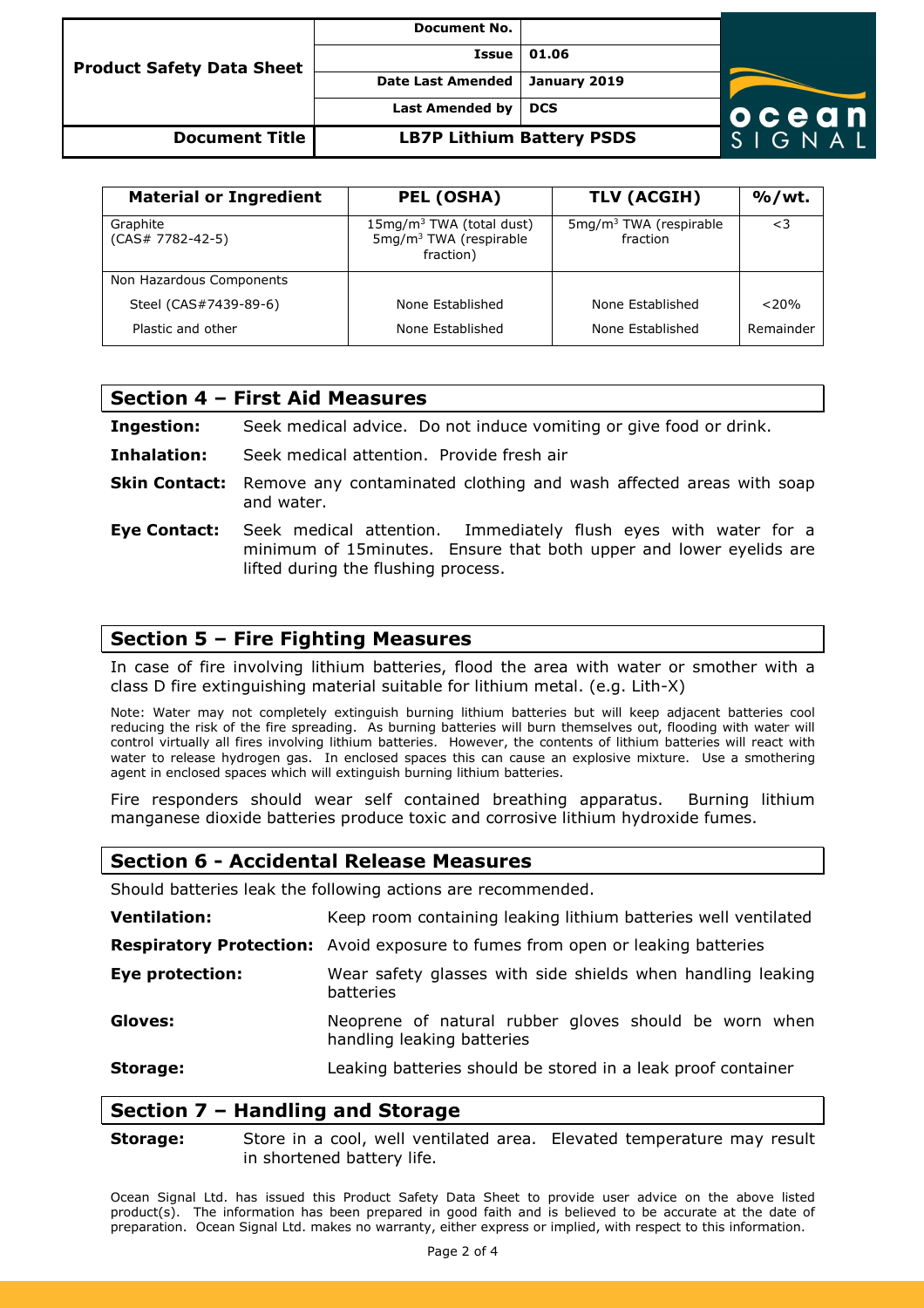| <b>Product Safety Data Sheet</b> | <b>Document No.</b>              |              |                        |
|----------------------------------|----------------------------------|--------------|------------------------|
|                                  | Issue                            | 01.06        |                        |
|                                  | <b>Date Last Amended</b>         | January 2019 |                        |
|                                  | Last Amended by                  | <b>DCS</b>   | ocean                  |
| <b>Document Title</b>            | <b>LB7P Lithium Battery PSDS</b> |              | $S \mid G \mid A \mid$ |

| Handling:        | Avoid accidentally short-circuiting batteries. Prolonged short-circuiting           |
|------------------|-------------------------------------------------------------------------------------|
|                  | can cause the battery temperature to rise and significantly reduce<br>battery life. |
| <b>Charging:</b> | These batteries are not designed for charging. Do not attempt to                    |

# recharge the battery. Recharging may result in cell venting or rupture.

# **Section 8 – Exposure Controls / Personal Protection**

No special requirements are required for this battery under normal circumstances.

| Section 9 - Physical and Chemical Properties |                              |  |  |
|----------------------------------------------|------------------------------|--|--|
| Boiling Point at 760mm Hg (°C)               | Not applicable for this item |  |  |
| Vapour Pressure (mm Hg at 25°C)              | Not applicable for this item |  |  |
| Vapour Density                               | Not applicable for this item |  |  |
| Density ( $g/cm^3$ )                         |                              |  |  |
| Percent volatile by volume (%)               | Not applicable for this item |  |  |
| Evaporation Rate                             | Not applicable for this item |  |  |
| <b>Physical State</b>                        | Solid                        |  |  |
| Solubility in water                          | Not applicable for this item |  |  |
| pH                                           | Not applicable for this item |  |  |
| Appearance and odour                         | Solid object / no odour      |  |  |

# **Section 10 – Stability and Reactivity**

No stability or reactivity issues identified

# **Section 11 – Toxicological Information**

This battery module is not classified as hazardous waste. This battery module has been manufactured in accordance with the EU ROHS directive, 2002-95-EC.

## **Section 12 – Ecological Information**

No ecological issues have been identified for this battery

# **Section 13 – Disposal Considerations**

Dispose of battery module in accordance with applicable local regulations

# **Section 14 – Transport Information**

This battery module has been tested in accordance with subsection 38.3 of part III of the UN Manual of Tests and Criteria.

This battery module should be transported by air in accordance with the IATA dangerous goods regulations 60<sup>th</sup> edition, class 9, UN3090, proper name "Lithium metal batteries" and packed according to packing instruction 968 section II  $(< 3$ ) or section 1b  $(> 2)$ .